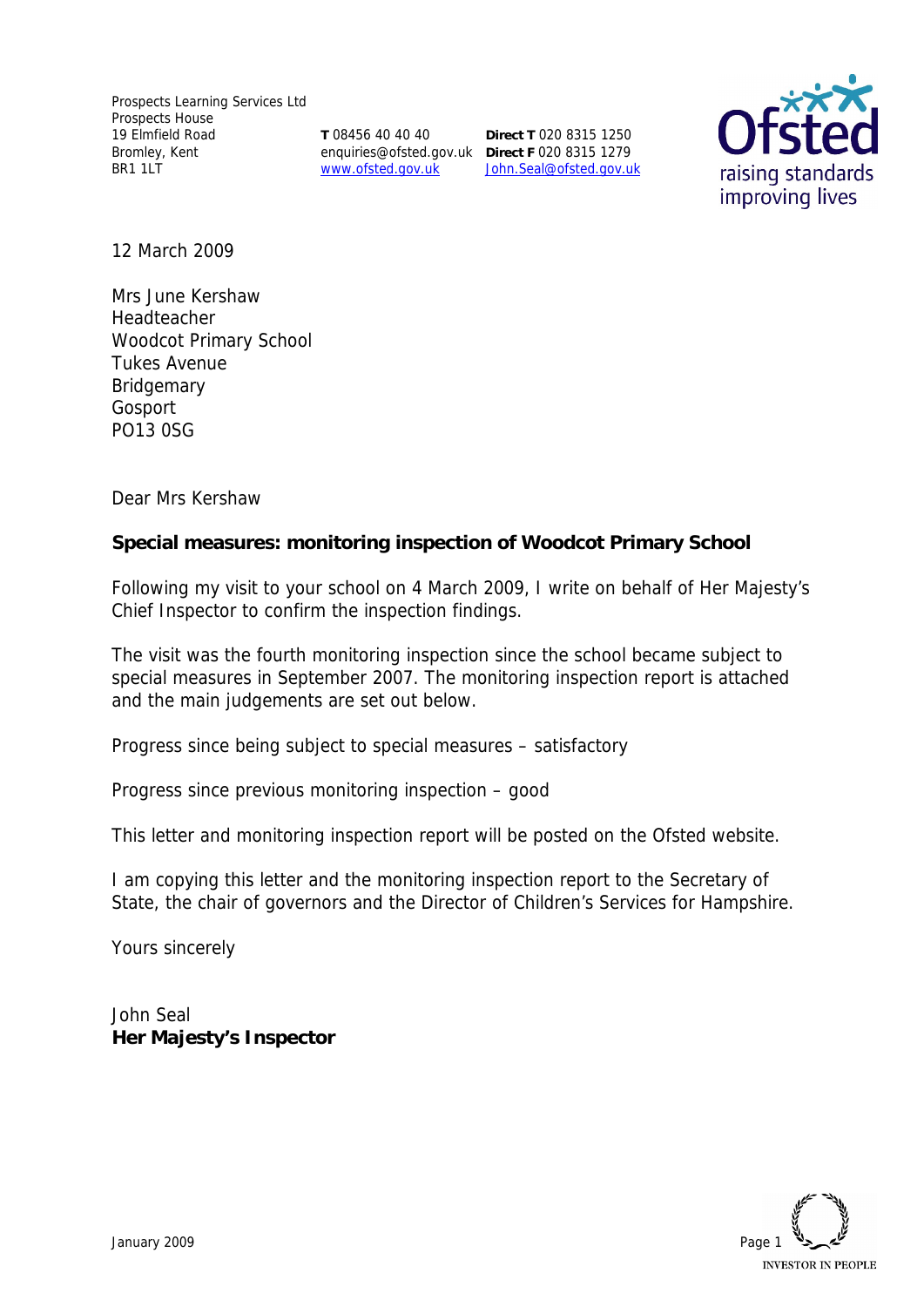

**Special measures: monitoring of Woodcot Primary School**

**Report from the fourth monitoring inspection on 4 March 2009**

### **Evidence**

The inspector observed the school's work; scrutinised documents; and met with the headteacher, the senior management team, the chair of governors, pupils in their classes, and representatives from the local authority (LA).

# **Context**

There has been a change of teacher in the Year 3 class since the last inspection. The deputy headteacher is temporarily spending more teaching time with the Year 4 class.

### **Achievement and standards**

The school's accurate assessment information and work seen during the inspection indicates that many pupils in the Reception class and Key Stage 1 are making good progress in their reading, writing and mathematics. Their attainment is generally in line with that expected nationally. In Key Stage 2, many pupils in Years 5 and 6 are making good progress. An increasing proportion of them are attaining standards in English and mathematics that are at least in line with nationally expected levels. As a consequence of three changes of teachers in Year 3 since September and a legacy of lost learning in Year 4, pupils' attainment in these year groups is lower. The school is addressing this effectively by accurately identifying individual pupils for additional support. This support is beginning to have a positive impact. Pupils with learning difficulties and/or disabilities are making satisfactory progress.

### **Personal development and well-being**

Behaviour of pupils in classes and around the school is good. There is a high level of enjoyment and a 'buzz' of excitement in many lessons. Pupils are keen to learn and their attendance is good. There are very few fixed-term exclusions. Pupils' skills required for their future economic well-being are developing well because of the increased rates of progress.

### **Quality of provision**

The quality of teaching has continued to improve and despite the changing of teaching arrangements in Years 3 and 4, there are a consistently high proportion of good lessons in all key stages. Assessment information is used well to match learning activities accurately to pupils' learning needs and set higher expectations. Where teaching is particularly effective, lessons are well planned, with detailed expectations of what different groups and individual pupils need to achieve. Activities are often practical and exciting and match the ability of most pupils. As a

Page 2 **INVESTOR IN PEOPLE**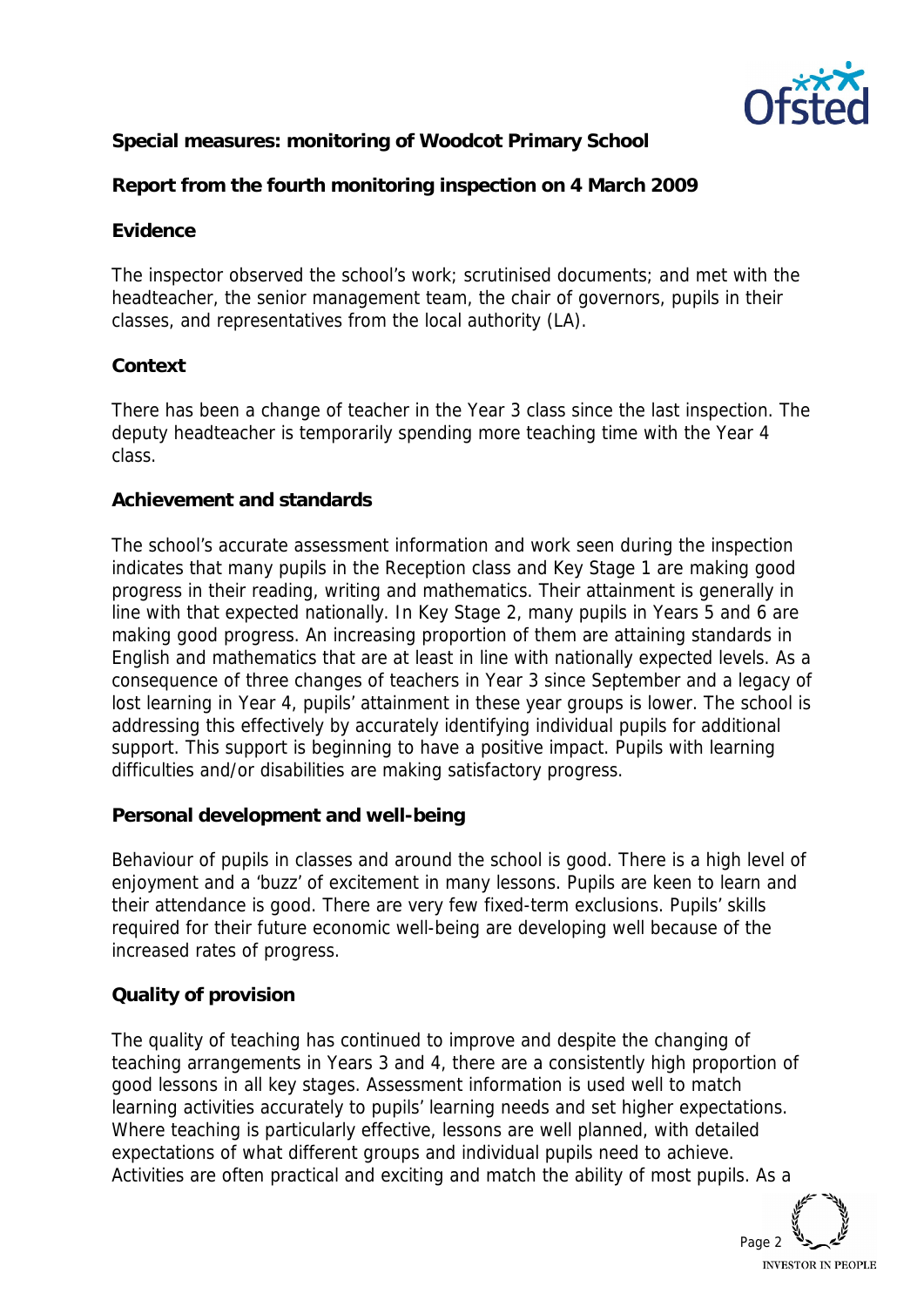

result, many pupils are making good progress over time and during lessons. Teachers are confident in their explanations and there is a consistent approach to enabling pupils to discuss their learning with each other. This is particularly effective when teachers ask probing questions. These enable pupils to think through and discuss problems. The teachers provide timely intervention such as when pupils need clear examples of how to calculate a complex mathematical problem or improve a written phrase. Pupils are clear about their targets and what they need to do to improve further. Pupils' work is conscientiously marked, with regular feedback and corrections. Learning support assistants are well deployed and add value to pupils' learning through their attentive questions and support. In the few cases of satisfactory teaching, pupils are sometimes left for too long before the teacher intervenes with a guiding comment or direct teaching point. On these occasions, pupils' progress slows down. Pupils with learning difficulties and or disabilities make at least satisfactory progress during lessons because of the focused and wellplanned support and relevant individual plans.

The curriculum continues to meet the needs of the pupils well. There is an appropriate emphasis on developing well-planned activities which are practical and relevant. The curriculum for English and mathematics is securely planned across all key stages, which provides effective continuity and structure. There are more opportunities for many pupils to learn through first-hand experiences which link different subjects.

#### **Leadership and management**

The headteacher and leadership team are well focused on the school's priorities for improvement. The rate of improvement across the school is increasing. The detailed and thorough systems for pupil assessment and tracking support a whole-school approach to ensuring that all pupils make as much progress as they can. There are rigorous lesson-monitoring programmes in place which are well documented and provide clear improvement points for teachers. The headteacher is single-minded in striving to maintain and improve the quality of teaching and learning. As a consequence, there is a consistently high proportion of good teaching and better progress across the school. The school's improvement plan is suitable but overly detailed. It accurately identifies what the school needs to do but does not always provide clarity in what the specific outcomes of its actions for pupils should be. The leadership team are aware of this and there are appropriate plans for streamlining actions and outcomes in the very near future.

The governing body is an effective and challenging group who know the school well. Individual governors are now paying focused visits to the school during lessons and there are regular reports to them from subject leaders.

Progress since the last visit on the areas for improvement:

 improve the pupils' achievement, particularly in English and mathematics, by raising teachers' expectations – satisfactory